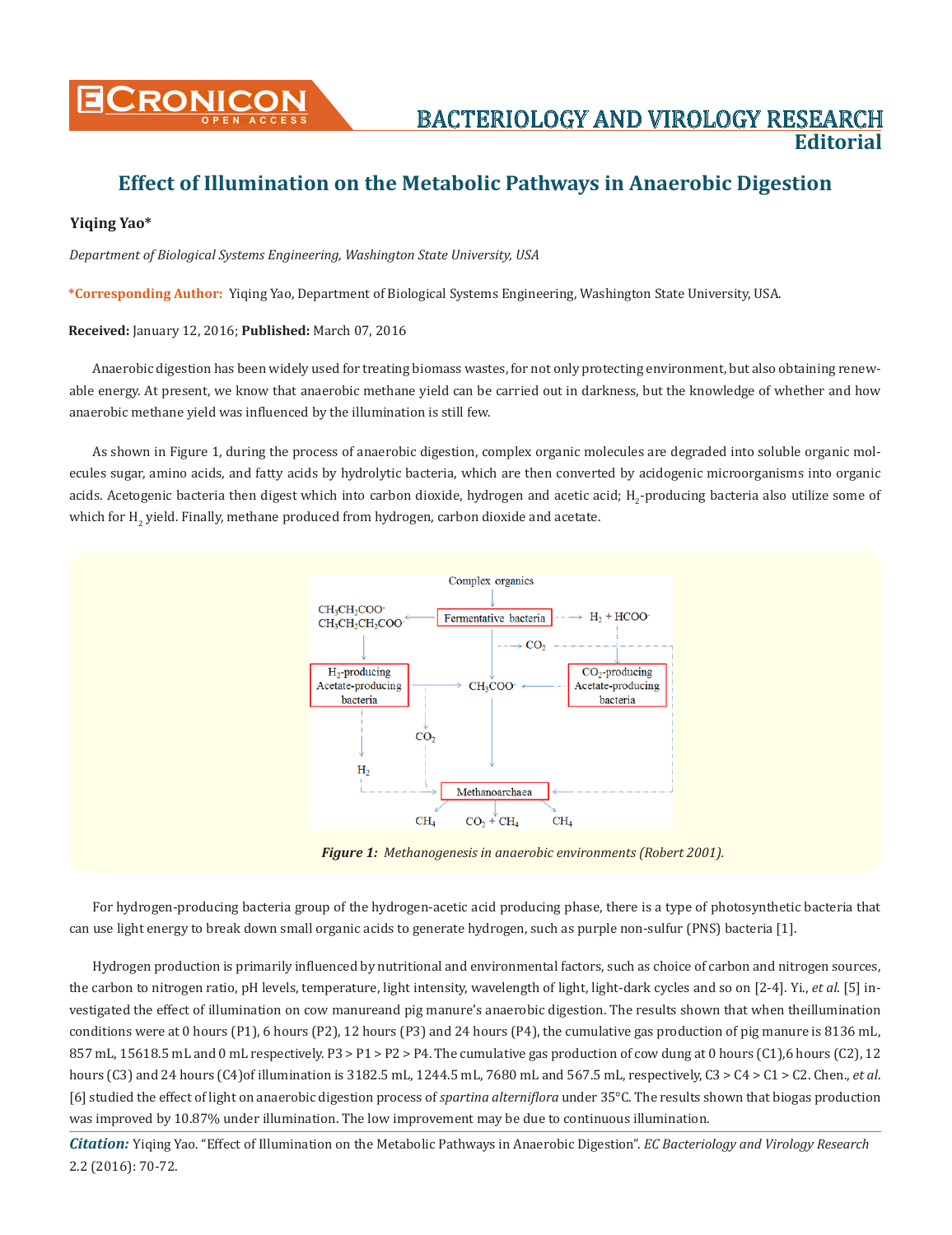## **Effect of Illumination on the Metabolic Pathways in Anaerobic Digestion**

However, there is no reported study on the mechanism of how illumination affects the microbial community and then the biogas yield. Based on previous related studies and knowledge, the mechanism can be speculated (Figure 2): illumination can improve the activity and the breeding of photosynthetic bacteria, which lead to the decrease of intermediates from the stage of fermentation, then the improvement of activity and breeding of methanogens due to the reduced inhibition of intermediates; the increase of  $\mathtt{H}_2$  from photosynthetic bacteria can alsoimprove the activity and breeding of methanogens as substrate. In another word, the illumination facilitates the coordination between H<sub>2</sub>-production/acetate-production stage and methanogenesis stage and then the improvement of biogas yield.



*Figure 2: Pathway of the effect of illumination on biogas yield.*

Based on the above, the following results can be anticipated:

- $1.$  The  $H_2$ -producing bacteria will increase due to the illumination.
- 2. The methanogens will increase due to the increase of  $H_2$ .
- 3. The increase of methanogens will lead to good coordination between H<sub>2</sub>-production/acetate-production stage and methanogenesis stage.
- 4. Time used for reaching the stable status of AD will be short due to 1 and 2.
- 5. 1, 2 and 3 will result in the increase of biogas.

# **Bibliography**

- 1. Androga DD., *et al*. "Optimization of temperature and light intensity for improved photofermentative hydrogen production using Rhodobactercapsulatus DSM 1710". *International Journal of Hydrogen Energy* 39.6 (2014): 2472-2480.
- 2 Uyar B., *et al*. "Effect of light intensity, wavelength and illumination protocol on hydrogen production in photobioreactors". *Interna tional Journal of Hydrogen Energy* 32.18 (2007): 4670-4677.
- 3. Özgür E.*, et al*. "Biohydrogen production by Rhodobactercapsulatus on acetate at fluctuating temperatures". *Resources, Conserva tion and Recycling* 54.5 (2010): 310-314.
- 4. Androga DD., *et al*. "Factors affecting the longterm stability of biomass and hydrogen productivity in outdoor photofermentation". *International Journal of Hydrogen Energy* 36.17 (2011): 11369-11378.
- 5. Yi DM., *et al*. "Effect of illumination on pig manure and cow manure's anaerobic digestion". *Journal of Agro-Environment Science* 31.2 (2012): 428-434.
- 6. Chen GY., *et al*. "Effect of light on anaerobic digestion process of spartina alterniflora". *Environmental Chemistry* 28.5 (2009): 640-644.